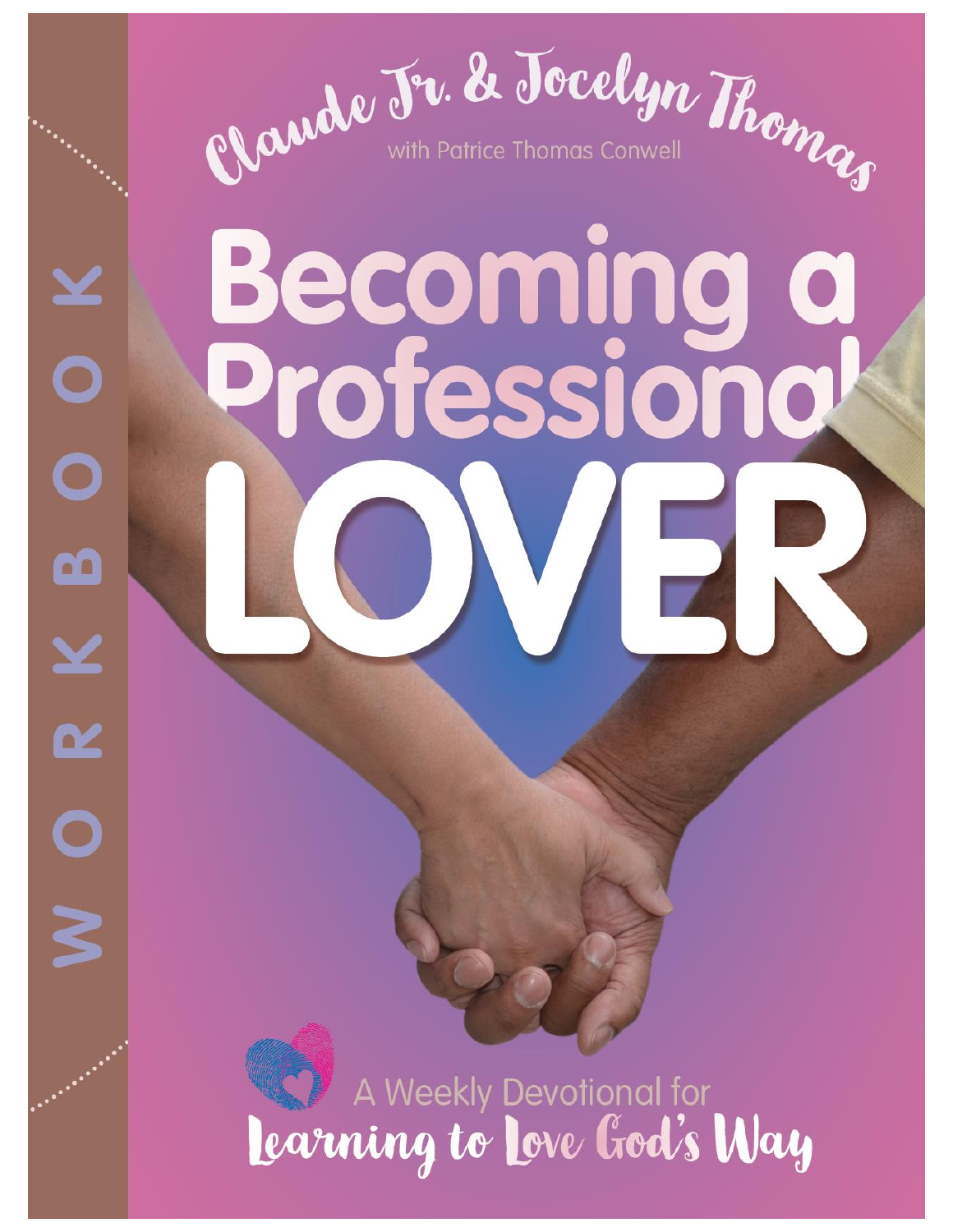©Copyright 2017 by PeeTee Communications, LLC. All Rights Reserved. Any reproduction of this material in any form without prior written permission of PeeTee Communications, LLC is strictly prohibited.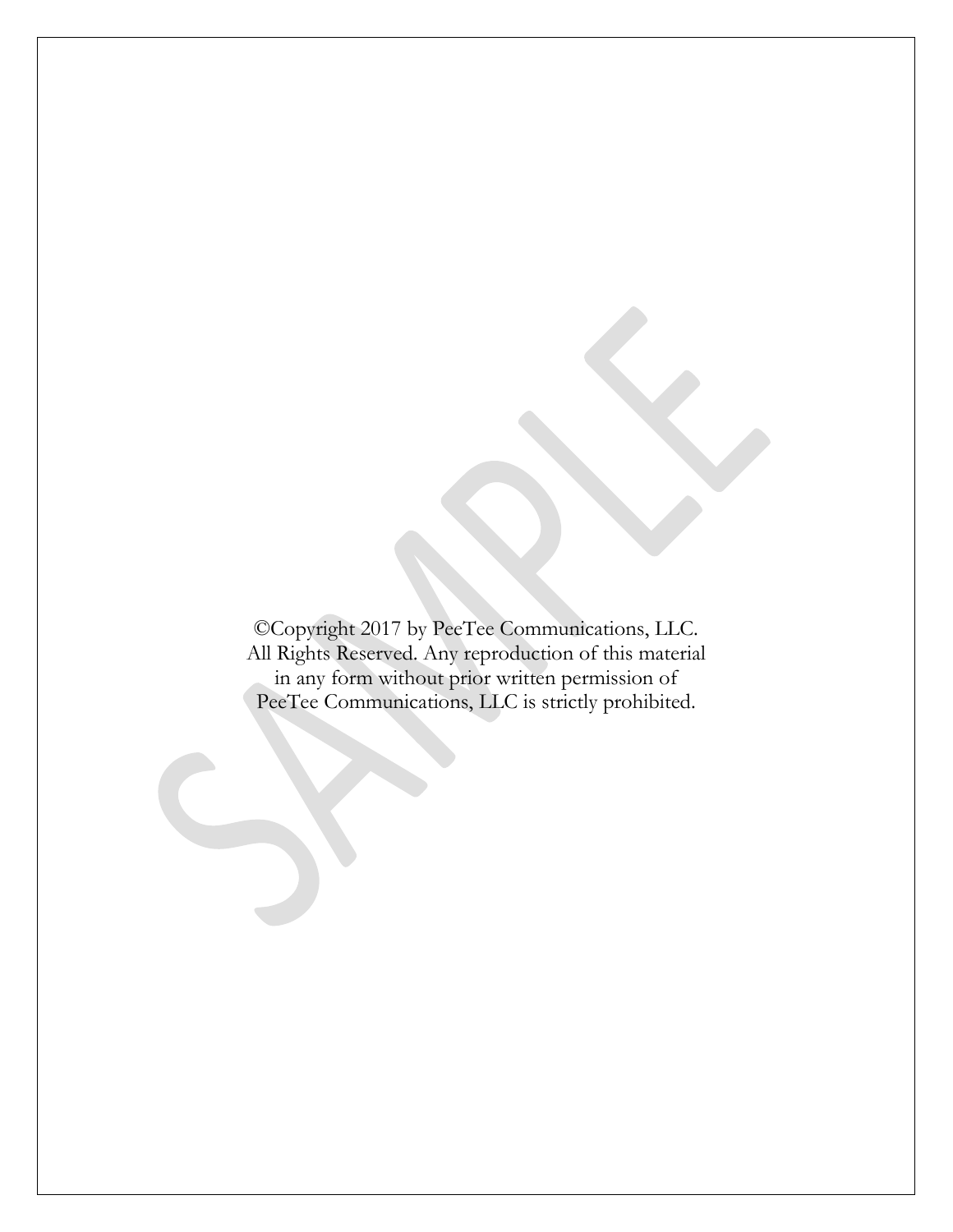# **Contents**

| Week 22: Frequent words of praise keep happiness and joy alive  44                                                 |
|--------------------------------------------------------------------------------------------------------------------|
|                                                                                                                    |
| <i>Week 24:</i> Motivate resolutions by never making divorce an option $\ldots \ldots \ldots \ldots \ldots \ldots$ |
|                                                                                                                    |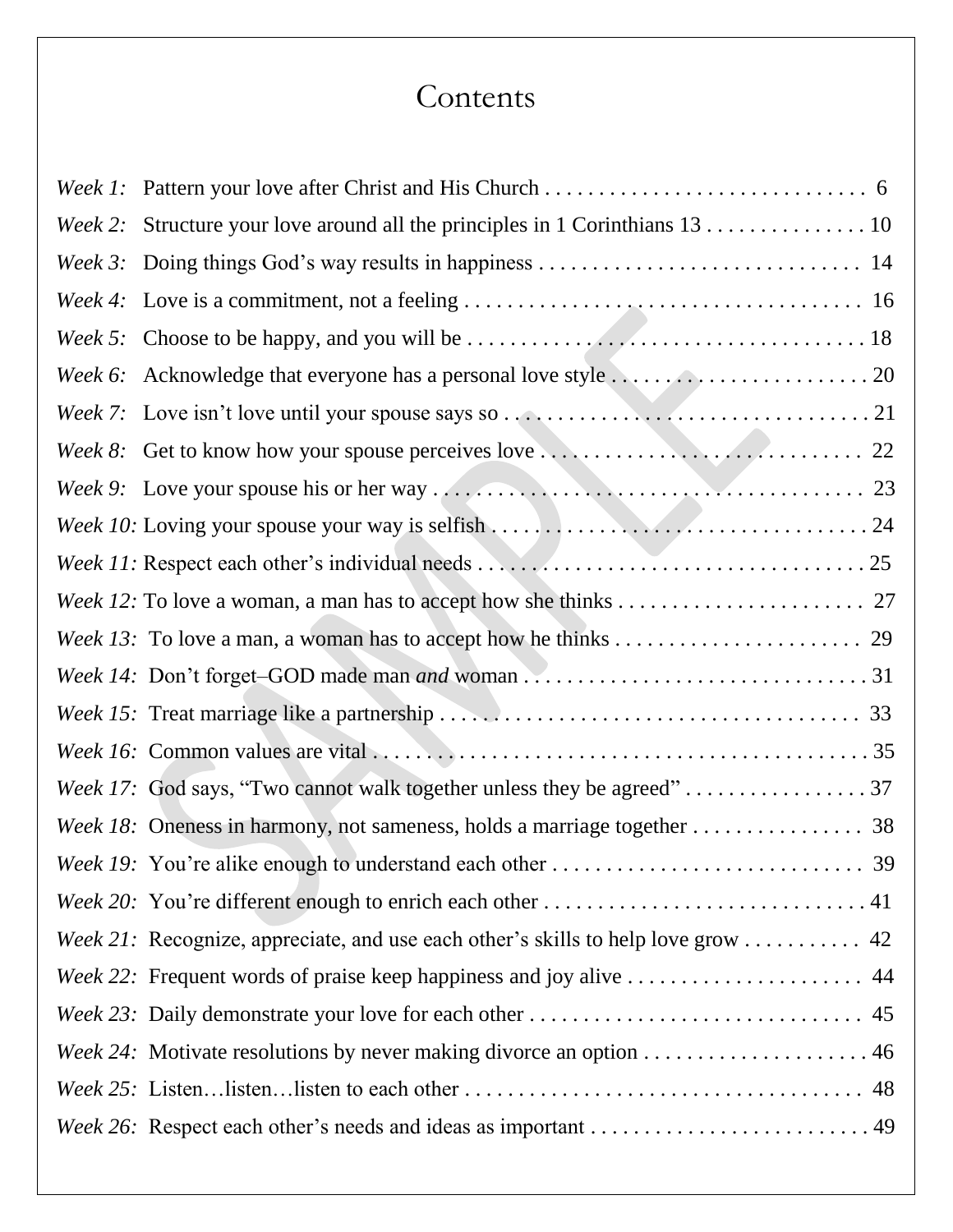| Week 27: Settle your differences by meeting each other's present needs 50                   |
|---------------------------------------------------------------------------------------------|
|                                                                                             |
| Week 29: Unresolved anger and resentment will destroy a marriage 54                         |
|                                                                                             |
|                                                                                             |
|                                                                                             |
| Week 33: Sex is for pleasure; as well as for intimacy and creating children 59              |
|                                                                                             |
|                                                                                             |
|                                                                                             |
|                                                                                             |
|                                                                                             |
|                                                                                             |
|                                                                                             |
|                                                                                             |
|                                                                                             |
|                                                                                             |
|                                                                                             |
|                                                                                             |
|                                                                                             |
|                                                                                             |
|                                                                                             |
|                                                                                             |
|                                                                                             |
| <i>Week 51:</i> Recognize that love, marriage, sex, and family are God's idea-not man's  90 |
|                                                                                             |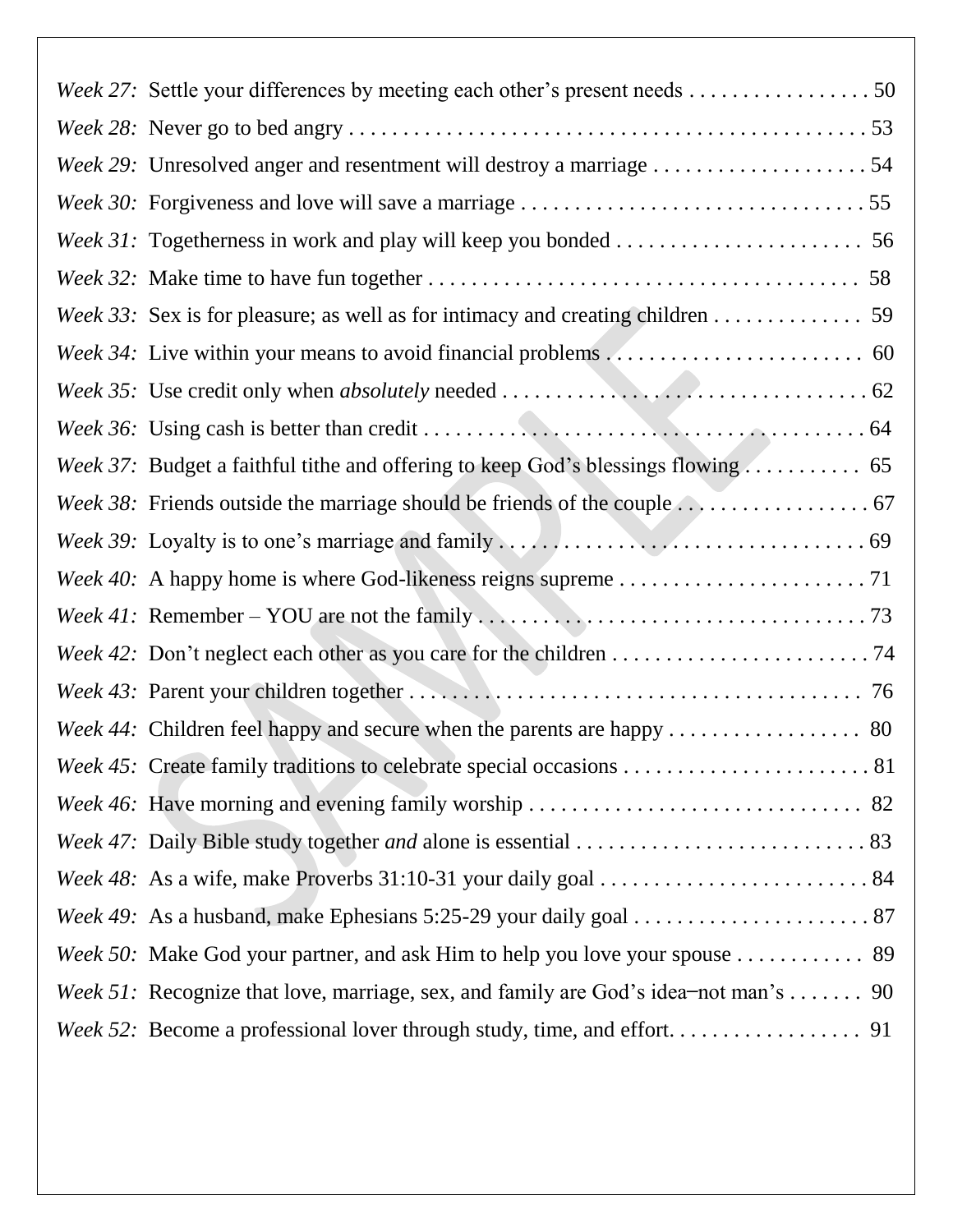### *"Pattern your love after Christ and His Church."*

#### **Ephesians 5 & 1 Peter 3**

List and define the three ways one should "walk *continually* in love" (Eph. 5:1-2).

1.

2.

3.

How do Peter's descriptions expound on Paul's definitions (1 Peter 3:8-9b)?

What behaviors are improper among saints (Eph. 5:3-5 and 1 Peter 3:9a)? How does that relate to your behavior in marriage?

How should you respond to people who argue against how God asks you to live (Eph. 5:6-7 and 1 Peter 3:14- 15)?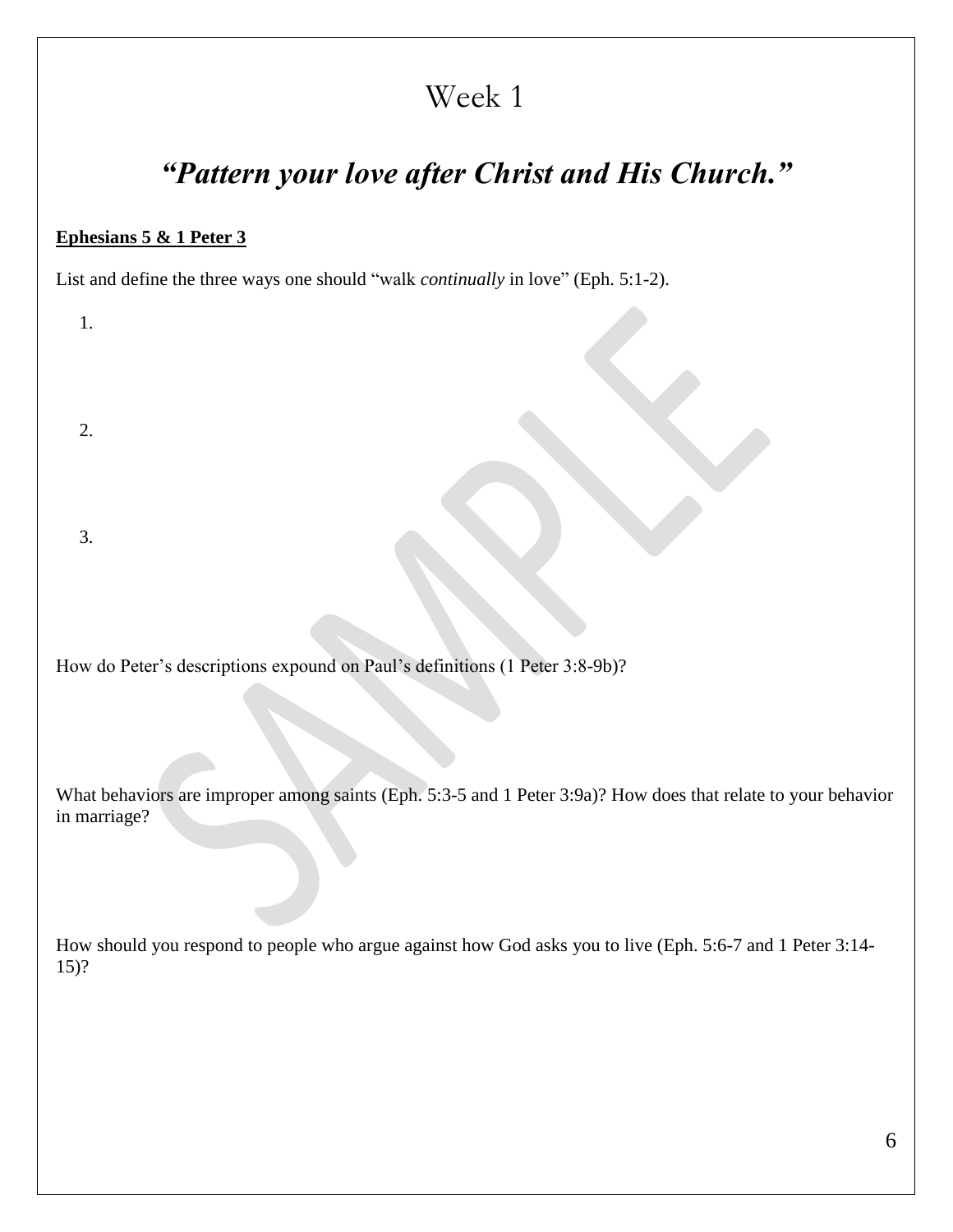## *"Respect each other's individual needs."*

 List Maslow's Hierarchy of Needs and ask your spouse "How am I fulfilling, these needs for you," or "How can I help you to fulfill these needs for yourself?"

**1. Basic Needs:**

How are these needs being met for my spouse?

What can I do to fulfill my spouse's unmet needs?

#### **2. Psychological Needs:**

How are these needs being met for my spouse?

What can I do to fulfill my spouse's unmet needs?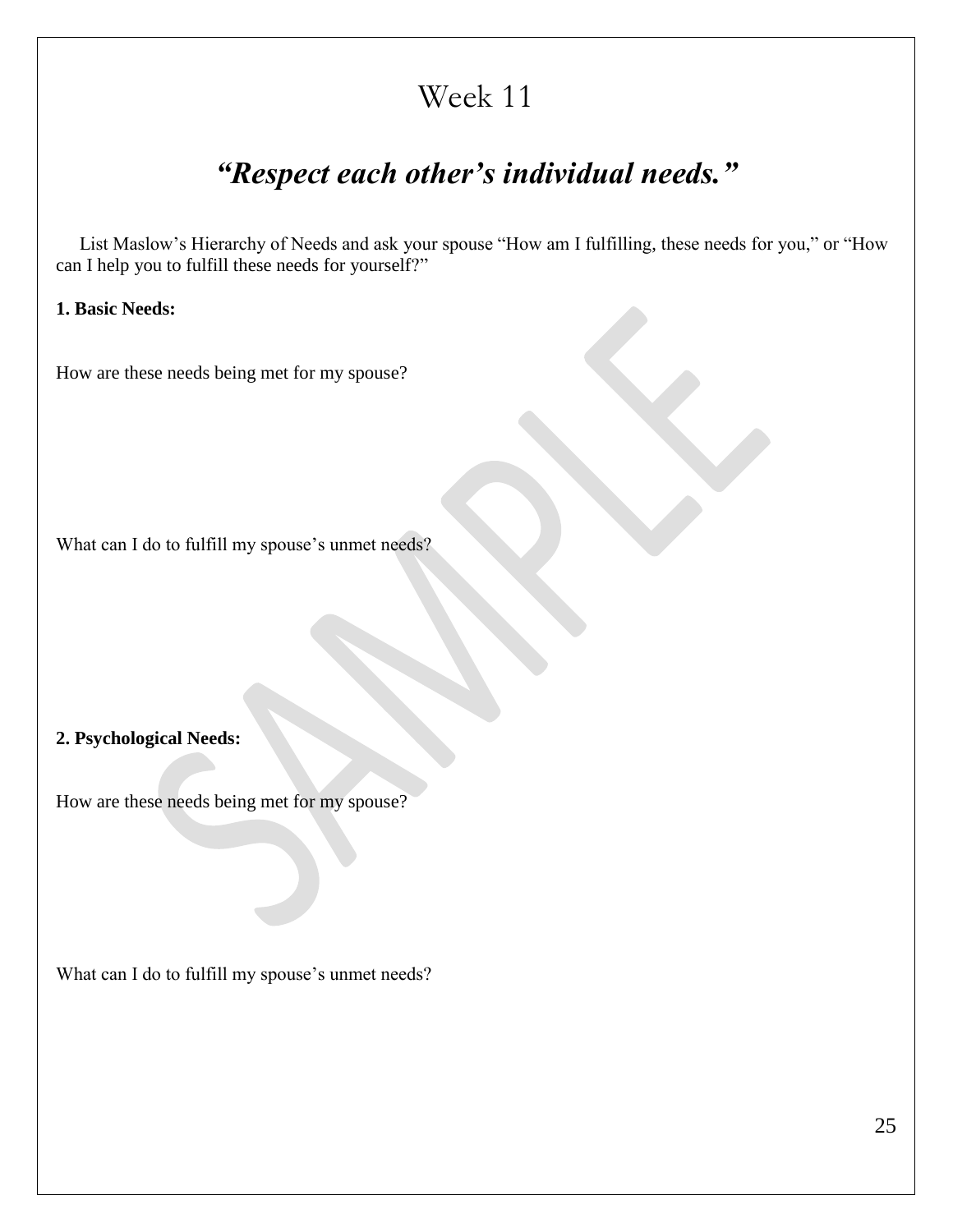### *"Sex is for pleasure; as well as for intimacy and creating children."*

What type of foreplay do the bride and groom engage in? (Song of Solomon 1):

Where are they meeting for their rendezvous? (Song of Solomon 1:16; 7:11-13):

How does the Bible describe the bride and groom's love-making? (Song of Solomon 4-5:1; 7:7-9):

What sexually arouses the bride and groom for each other? (Song of Solomon 5:4-5, 10-16; 7:1-6):

What kinds of sexual activities seem appropriate based on Song of Solomon, 1 Thessalonians 4:3-8 and Philippians 4:8-9?

What kinds of sexual activities seem inappropriate based on the above scriptural passages?